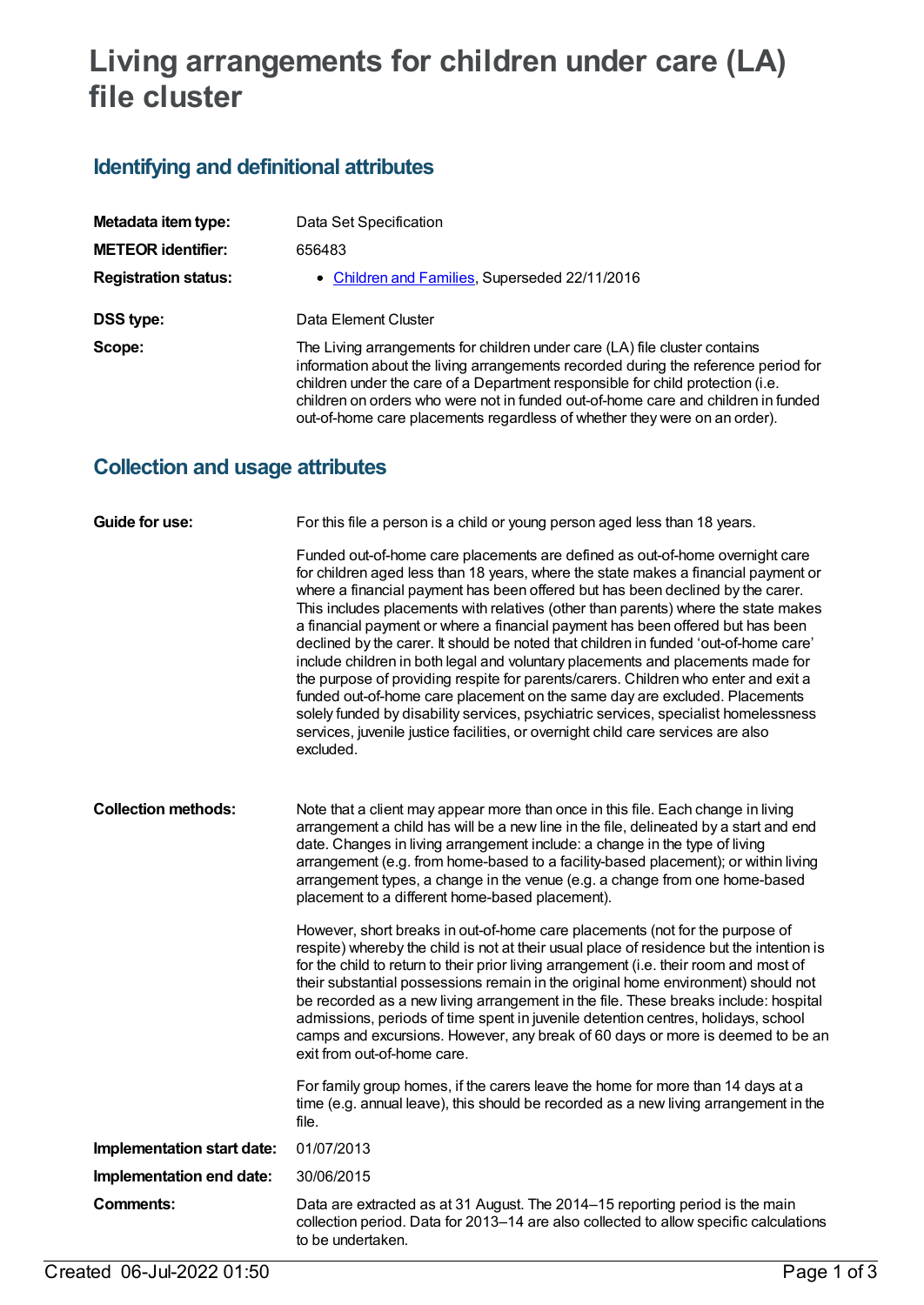#### **Source and reference attributes**

| <b>Submitting organisation:</b> | Australian Institute of Health and Welfare                                                                                                             |
|---------------------------------|--------------------------------------------------------------------------------------------------------------------------------------------------------|
| Steward:                        | <b>Australian Institute of Health and Welfare</b>                                                                                                      |
| Origin:                         | Australian Institute of Health and Welfare (AIHW) 2015. Child protection national<br>minimum data set, data collection manual 2014-15. Canberra: AIHW. |
| Reference documents:            | AIHW 2015. Child protection Australia 2013–14. Child welfare series no. 61. Cat.<br>no. CWS 52. Canberra: AIHW.                                        |

## **Relational attributes**

| Related metadata<br>references:                      | Has been superseded by Living arrangements for children under care (LA) file<br>cluster |
|------------------------------------------------------|-----------------------------------------------------------------------------------------|
|                                                      | • Children and Families, Superseded 20/04/2018                                          |
|                                                      | Supersedes Living arrangements for children under care (LA) file cluster                |
|                                                      | • Children and Families, Superseded 22/11/2016                                          |
| Implementation in Data Set<br><b>Specifications:</b> | Child protection NMDS 2014-15Children and Families, Superseded 22/11/2016               |
|                                                      | <b>Implementation start date: 01/07/2013</b>                                            |
|                                                      | Implementation end date: 30/06/2015                                                     |

**Metadata items in this Data Set Specification** Show more detail